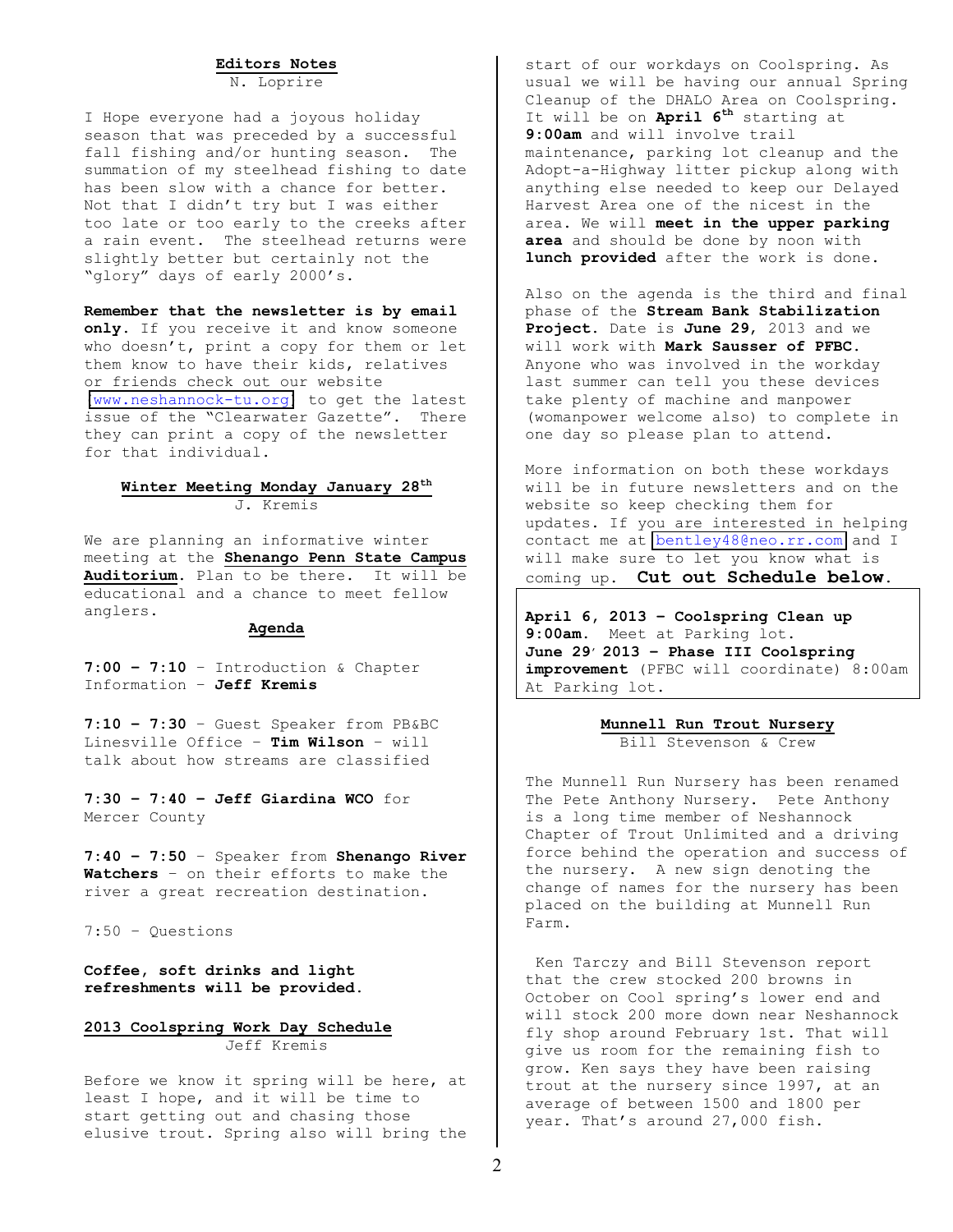The brown trout are now in the 10-11 in. range with the golden rainbows even larger. They will be real line stretchers in the spring.

To save money the crew is looking to build a storage addition on to the nursery to allow them to make a one time buy of the fish food and store it in one place. Three to four trips to Erie, Pa cuts into the budget. Hope to have this done by spring.

Our nursery water comes from a spring and flows at a perfect temperature (about 54 degrees) year round. This makes for consistent growth and minimal problems with most common fish diseases. If you are interested in helping at the nursery or with stocking in the spring get in touch with the names below. It is fun, a learning opportunity and something you might enjoy especially if you have kids or grandkids. Call Bill Stevenson at 724.342.0472, or email [caryolnandbill@verizon.net](mailto:caryolnandbill@verizon.net) , or Ken Tarczy buggertarz@yahoo.com at 724.662.5765.

# **Our Revised Website WWW.Neshannock-TU.org** N. Loprire

The "facelift" on our website is nearing completion. We are now getting trained on how to load and update information to the site. Hopefully when you get this newsletter some of the updating will have begun. For sure we will get the newsletter on there as a first priority and then begin to update information on the other areas of the website. This will take some time to complete but it should make our website a very useful tool for the trout and conservation enthusiasts' out there. It will include links to get you just about anywhere you would like to navigate.

Check it out and watch as things progress. Give us feedback as to what you like, dislike, want to add, etc.

## $Trout$  in the Classroom (TIC) Update: School Year 2012-2013 Reg McClelland

The most recent Trout in the Classroom update has for the most part been a positive one.

Rick Stephens from the Delahunty Middle School told me recently that during the holiday break his trout population fell down to below twenty fish, but there was no dead fish to be found in the tank. We are thinking there may have been a little cannibalism going on when no one was looking, it happens. Or someone cleaned them out of the tank and didn't tell Rick. We may never know for sure, but the remaining fish are doing well. Janice Abernethy from East Middle School in Greenville is reporting 60+ surviving fish that are very active and feeding well. She recently sent me some photos that we will try to get up on the new web site as soon as it is fully functional. Jan is very excited with their results so far with this being their first year. There is a lot to learn about raising trout in an aquarium in a classroom. Kind of like fishing itself, you never really learn it all, something is always changing. Luke Rust from the Mercer school district is also reporting to be having a great year so far. With at least one hundred living fry, they have started doing daily

feedings. As Luke said with more feedings there will be more maintenance of the tank and water because of the extra debris left in the bottom of the tank. With the Christmas break over it should be smooth sailing to release day. The Christmas break seems to be a critical time for the fish. With not much going on in the school for a couple weeks there is no one around to keep an eye on things, Most teachers usually stop in the school a couple of times to check on the fish and do a small feeding. There has been some reports of schools having large sudden die offs, and they have not been able to figure out why. Hopefully things will work out well enough for all schools to have some fish to release this coming May.

Thanks to all are teachers for making this program a huge success statewide.

> **2013(Spring(Banquet** Carol Jochman

The Date: Saturday, March 9<sup>th</sup>, the place: The Park Inn by Radisson (on RT 18 off I-80), the time: 5-9:30 pm. Tickets may be purchased as single, couple or individual or corporate sponsors. We have some great prizes again this year. An Old Town Angler's Kayak or 40" Emerson HDTV for one raffle prize and numerous chances at some excellent angling and outdoor equipment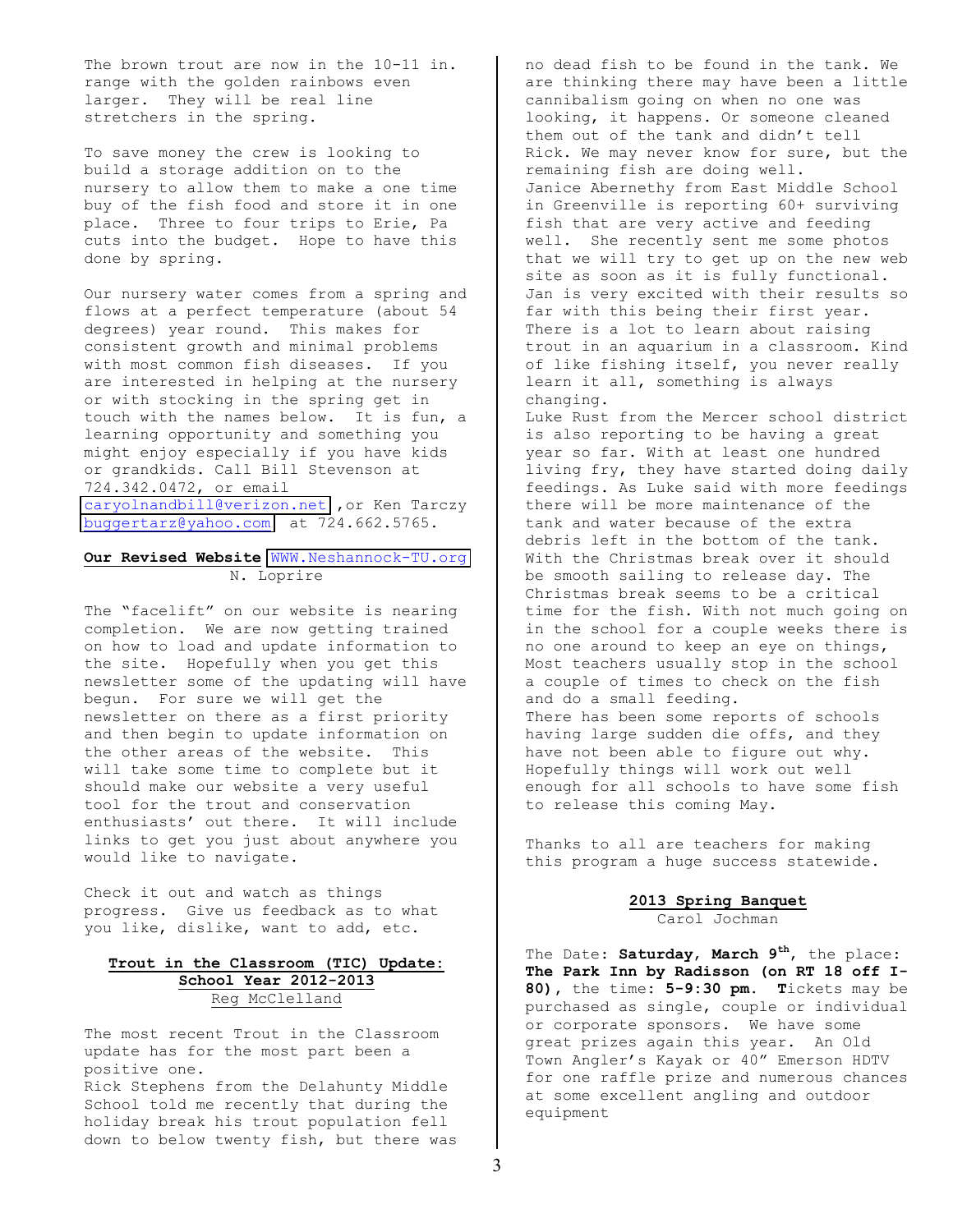You know the food will be great and of course you will have the chance to meet up with old friends or make some new ones. We will have chapter "T's" for sale and you can join or renew your TU membership. Our Fly tiers will be there to answer questions about those tricky patterns you tried over the winter and show you a few tricks to improve your flies.

Tickets must be purchased by March  $1,$ 2013. Please send your enclosed check along with the banquet ticket form. Don't forget to enclose your email address and a receipt will be sent to you via email. You will be able to pick up your ticket at the registration table at the banquet.

# 2013 Banquet Ticket Order Form

| <b>2013 Banquet Tickets</b>                                                                                      |                                                             |  |
|------------------------------------------------------------------------------------------------------------------|-------------------------------------------------------------|--|
| Name                                                                                                             |                                                             |  |
| Address                                                                                                          |                                                             |  |
|                                                                                                                  |                                                             |  |
|                                                                                                                  | Phone <u>experience</u>                                     |  |
| Email:                                                                                                           | the control of the control of the control of the control of |  |
|                                                                                                                  | \$30 adult \$55 couple \$19 kids                            |  |
| <b>Forms for Sponsor tickets, individual</b><br>and corporate, available at our website<br>www.neshannock-tu.org |                                                             |  |
| Mail Checks to: Neshannock TU                                                                                    |                                                             |  |
| c/o Carol Jochman                                                                                                |                                                             |  |
| 711 Robbins Avenue.                                                                                              |                                                             |  |
| Niles, OH 44446                                                                                                  |                                                             |  |

# Catching "Better" Fish N. Loprire

What exactly is a "better" fish? Is it bigger, wild, from a secret place, or some other criteria? To be a "better" fish there must be some factor that differentiates that particular fish from fish like it, that you have caught before. In my opinion a better fish is one that was caught in some way with an item that you personally were involved in creating. I doubt anyone has made their own fishing line but I'll bet many of you

make lures, tie flies or jigs, or have built a rod. If so, you know how gratifying it is to fool your finned quarry with lures or equipment that you made. I will never forget the first trout I caught on a fly I made attached to the rod I built. It was one caught on Coolspring and the fly was a black/white nymph I saw in a magazine and tried to copy.

If you have had a thrill like that, then it's time you make a resolution to get deeper into whatever form of angling you're into. There are many stores or catalogs with parts to make lures and Neshannock Creek Fly Shop (Bob Shuey) has winter fly tying lessons. Yes, you will invest some bucks and time but this spring it will be well worth it.

Some advice for the fly tying is to go modest on a vise and pick a few common nymph and dry patterns (size 16-12) with matching hooks (25 packs) and materials and thread. Contact Bob and he will help.

If you tie jigs or make lures, there are many places to get supplies to get you started. Janns Net Craft  $(www.jannsnetcraft.com) will have$  $(www.jannsnetcraft.com) will have$ everything you need for making lures and jigs. My advice to make the tried and true lures and jigs and don't start out trying to "invent" the next great lure to replace the Rapala. If you want to build your own fly or other fishing rod, you can do it. It really isn't too hard. There are kits available with instructions and every thing you will need. After you are "hooked" have built a couple rods you will probably buy some devices and tools to make it easier and faster.

Make a promise to yourself this year to get off the couch, investigate some area of you fishing that you want to get more involved and go for it. The smile on your face after a fish is on the line this spring will be a little bigger if you do.

### Fishing Safety Tip N. Loprire

With the thaw comes the first thought of fishing. And fishing the creeks in late winter/early spring brings about a unique set of conditions.